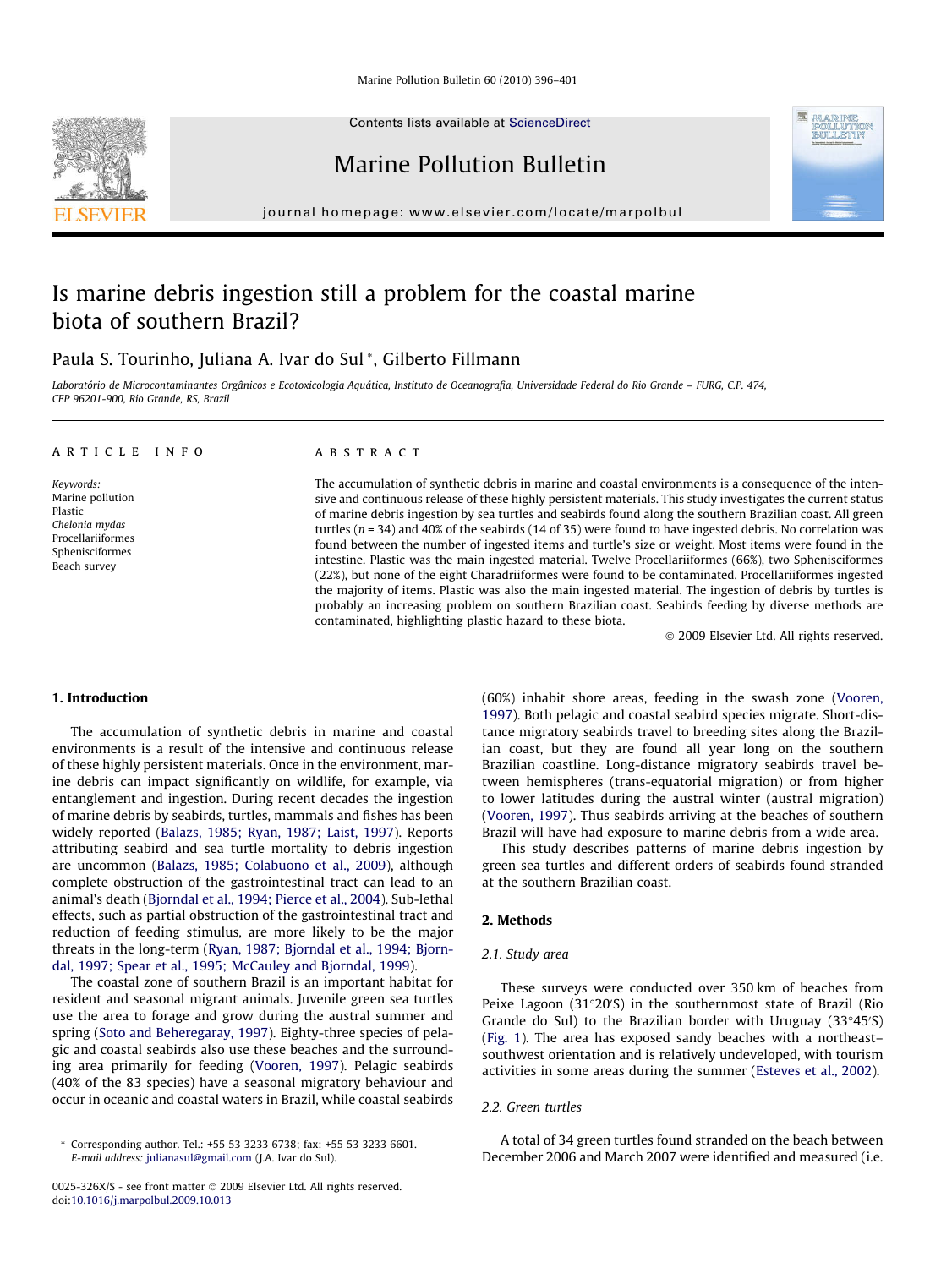<span id="page-1-0"></span>

Fig. 1. The study beach between Peixe Lagoon and Chuí River on the Rio Grande do Sul coast, southern Brazil.

curved carapace lengths (CCL) and, for fresh samples, weight). Each gastrointestinal section (oesophagus, stomach and intestine) was analyzed separately. Items of marine debris were counted, weighed ( $\geqslant$  0.01 g), and classified by type (virgin plastic pellet, soft plastic fragment, hard plastic fragment, straw, fishing line, fishing rope, polystyrene, fishing net, rubber, latex balloon, foam, charcoal, cloth, paper, cigarette butt and others) and colour (transparent, white, black, blue, green, red, yellow, brown and other). Virgin plastic pellets are the raw plastic material from which larger molded plastic items are made ([Wilber, 1987\)](#page-5-0) and usually occur in the form of small rounded shapes (2–5 mm) [\(Costa et al.,](#page-5-0) [2009](#page-5-0)). On the other hand, small plastic fragments are the result of successive degradation processes acting on larger plastic debris in the environment ([Santos et al., 2009](#page-5-0)). Results for each specific category were expressed as total number of ingested items, mean ± SD, percentage and frequency of occurrence (F.O.). The F.O. denotes the proportion of specimens from a particular group in which a specific type of item appeared.

It was hypothesized that both the quantities and weight of ingested marine debris did not increase with sea turtles' size and weight, as has been reported in previously studies ([Bjorndal](#page-5-0) [et al., 1994; Bugoni et al., 2001\)](#page-5-0). In addition, it was expected that plastics would be prevalent among the ingested items as a consequence of the availability of this type of debris in the environment ([Coe and Rogers, 2000; Ivar do Sul and Costa, 2007](#page-5-0)).

Data were tested for normality (Kolmogorov–Smirnov test) and homogeneity of variances (Levene's test), and, if necessary, logtransformed. Outlier values were removed before the analyses. Pearson's correlation test was performed to establish if quantities and weights of ingested debris were related to the biometric parameters CCL and weight. Two-way analysis of variance (ANO-VA) was carried out to evaluate significant differences among specific categories of items and sections of the gastrointestinal tract. One-way ANOVA was performed to detect significant differences among colours of ingested items. If a significant difference was observed, Tukey's post-hoc test was also applied. Statistical significance was set at a probability level of 0.05.

## 2.3. Seabirds

A total of 35 seabirds were found stranded on the beach between November 1994 and August 2007. The gastrointestinal tract sections (oesophagus, proventriculus, gizzard and intestine) were removed and examined together. Debris items were counted and classified into specific categories (virgin plastic pellet, plastic fragment, polystyrene, hook, fishing rope, anthropogenic wood and cloth). At this time, only virgin plastic pellets had their colour recorded. Results for each specific category of item were expressed as total number and mean ± SD of ingested items per bird, and as a F.O. for each bird group.

It was hypothesized that plastics would be particularly prevalent amongst the ingested items, reflecting of marine debris composition of the oceans ([Ryan, 2008](#page-5-0)).

The Kruskal–Wallis non-parametric test was used to detect significant differences between colours of ingested virgin plastic pellets as the data were not normally distributed. Student's t-test was used to detect significant differences between the number of items ingested by seabirds with trans-equatorial  $(n = 7)$  and austral  $(n = 7)$  migratory behaviours.

## 3. Results and discussion

## 3.1. Green turtles

Based on the length of carapace (CCL), all green turtles ( $n = 34$ ) were juveniles (31.5–56 cm;  $\bar{x}$  = 40 ± 6 cm) with body weight between 2.5 and 9 kg ( $\bar{x}$  = 5 ± 2 kg, n = 17). A total of 1602 items of marine debris were found: each individual turtle had ingested between 3 and 134 items ( $\bar{x}$  = 47 ± 32 cm), individually weighing between 0.2 and 69 g ( $\bar{x}$  = 11 ± 13 g).

In this study, all sampled green sea turtles were found to be contaminated with marine debris. Although the ingestion of debris has been frequently reported for green turtles ([Balazs, 1985; Plot](#page-5-0)[kin and Amos, 1990; Bjorndal et al., 1994; Laist, 1997\)](#page-5-0), it has never been observed to reach 100% of samples as reported here. Studies that were conducted in adjacent areas of the Brazilian and Uruguayan coast have found 60.5% and 74% of stranded juvenile green turtles with marine debris in their digestive tracts, respectively ([Bugoni et al., 2001; Asaroff et al., 2008](#page-5-0)). Our findings could indicate that the level of marine debris contamination is increasing.

No significant correlations were found between CCL and the number ( $r = 0.32$ ;  $p = 0.06$ ;  $n = 34$ ) or weight of items of marine debris ( $r = 0.31$ ;  $p = 0.07$ ). In addition, no significant correlations between body weight and either the number ( $r = 0.05$ ;  $p = 0.84$ ;  $n = 17$ ) or weight of marine debris items ( $r = 0.02$ ;  $p = 0.40$ ) were observed. These results corroborate the initial hypothesis that ingestion rates do not increase with the turtle's size and weight. This statement can be explained by their capacity to excrete the majority of marine debris by defecation ([Balazs, 1985\)](#page-5-0), which was also confirmed by the present data, since the intestine (with 63% of items) was significantly more contaminated than stomach (34%) and oesophagus (3%)  $(F = 79.7; p = 0.04$  and  $p = 0.00$ , respectively).

Speculation about the sources of ingested debris is difficult since green turtles are long-distance migratory animals and hence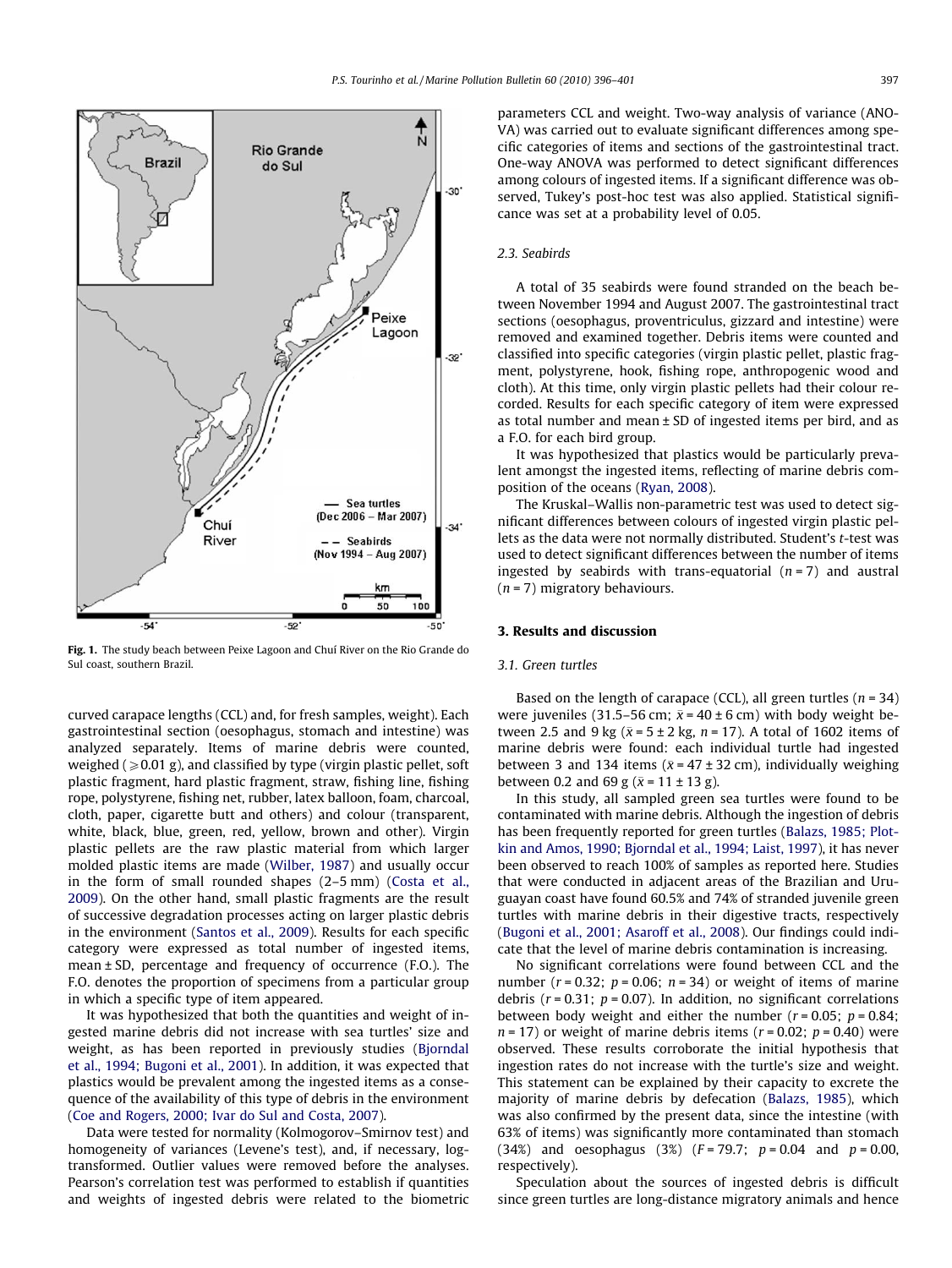are exposed to debris throughout their life span. Post-hatchling sea turtles feed and grow in the pelagic environment where floating debris accumulates mainly at convergence zones [\(Carr, 1987\)](#page-5-0). Moreover, juveniles migrate to neritic habitats, feeding in both pelagic and benthic environments, where floating and benthic marine debris can also be ingested. Unfortunately, the prevalence of fragments provides no clues as to their origin. Marine debris can be retained in the gastrointestinal tract for months and can thus persist over multiple life stages [\(Lutz, 1990\)](#page-5-0). Marine debris sources at the southern Brazilian coast are primary related to beach users (mostly during the summer months), harbour and navigation activities, and runoff from Patos lagoon and Plata River drainage basin [\(Wetzel](#page-5-0) [et al., 2004\)](#page-5-0).

Plastics accounted for 71% of the ingested marine debris, followed by fishing-related (21%) and miscellaneous items (8%) (Table 1). Among plastics, the majority of items were soft and hard plastic fragments, which together represented 66% of the total  $(n = 1602)$ , while other plastics (virgin plastic pellets and straws) accounted for less than 5%. Amongst the fishing-related items, fishing line was most frequently observed and accounted for 11% of the total. In fact, ingested soft plastic fragments were significantly more prevalent than many other categories of items  $(F = 20.5)$ ;  $p < 0.05$ ), except hard plastic fragments and fishing line.

The frequency of occurrence (F.O.) of the specific categories of items also demonstrated the prevalence of soft plastic fragments ingested by all turtles ( $n = 34$ ), followed by hard plastic fragments, fishing line ( $n = 31$ ), ropes ( $n = 26$ ), polystyrene ( $n = 22$ ), rubber  $(n = 19)$  and foam  $(n = 18)$ . The other categories of items were ingested by less than 50% of the turtles (Table 1).

The predominance of plastics has been pointed out in previous works ([Balazs, 1985; Plotkin and Amos, 1990; Bjorndal et al., 1994;](#page-5-0) [Bugoni et al., 2001; Mascarenhas et al., 2004](#page-5-0)), as well as in this study. However, other diverse types of material were also found in the gastrointestinal tract of sea turtles ([Plotkin and Amos, 1990; Balazs,](#page-5-0) [1985; Tomas et al., 2002](#page-5-0)). These results partially corroborate the hypothesis that more plastic items are ingested because of their prevalence in marine and coastal environments, which increases the possibility of interactions between plastics and the marine biota. The natural foraging behaviour of juveniles also promotes these interactions, as during this life stage green turtles feed on a wide variety of prey items at the southern Brazilian coast ([Bugoni et al.,](#page-5-0) [2003\)](#page-5-0) and do not discriminate plastic debris ([Lutz, 1990\)](#page-5-0).

Regarding colour classification, items ingested were primary white (33%), followed by transparent (26%), black and blue (11% each), green (7%), brown (4%), red (3%) and yellow (2%). Other colours represented only 3% of the total. However, no significant differences between colours of ingested items were found  $(F = 1.09,$  $p = 0.41$ ). In fact, lab experiments have confirmed that items of different colours are ingested by green turtles ([Lutz, 1990](#page-5-0)). These results indicate that there is no preferential ingestion, at least in relation to colours of debris, by sea turtles.

On Rio Grande do Sul coast, the prevalence of plastics on the monitored beaches has already been reported ([Wetzel et al.,](#page-5-0) [2004\)](#page-5-0), supporting the proposed hypothesis. However, in order to validate the hypothesis, more environmental samplings are necessary to establish patterns related to other variables (i.e. size, types of plastics and colours) over larger areas of the globe and representing entire populations of turtles.

Apparently the ingestion of marine debris causes primary sublethal effects rather than death ([Bjorndal et al., 1994; Bjorndal,](#page-5-0) 1997; McCauley [and Bjorndal, 1999\)](#page-5-0). This was also found to be true in this study, since 31 turtles died probably for reasons excluding marine debris ingestion. Only three green turtles may have died as a direct consequence of marine debris ingestion. Two specimens had their intestine completely obstructed by plastics, while the third swallowed a large plastic stripe which was too long to pass through the oesophagus causing its blockage. On the other hand, the sub-lethal effects include reduction in food ingestion and assimilation, decreasing in growth rates and increasing time for sexual maturation [\(Bjorndal, 1997\)](#page-5-0). The last is specially damaging to juveniles, such as the studied specimens, since it may affect future reproductive behaviours. Marine debris ingestion has become a concern in recent decades due to the potential risks to sea turtles, resulting even in demographic implications ([Bjorndal, 1997](#page-5-0)).

#### 3.2. Seabirds

Thirty-five specimens of 13 different species from three orders of seabirds (Procellariiformes,  $n = 18$ ; Sphenisciformes,  $n = 9$  and Charadriiformes,  $n = 8$ ) were sampled ([Table 2\)](#page-3-0). Fourteen seabirds

#### Table 1

Frequency of occurrence and categories of ingested items observed in the different sections of the gastrointestinal tract of green turtles (total number and percentage).

| Categories of items          | F.O.           |      | Sections       |                |           |                |                |
|------------------------------|----------------|------|----------------|----------------|-----------|----------------|----------------|
|                              | n              | $\%$ | Oesophagus     | Stomach        | Intestine | Total          | $\%$           |
| Soft plastic                 | 34             | 100  | 15             | 225            | 334       | 574            | 36             |
| Hard plastic                 | 31             | 91   | 19             | 133            | 336       | 488            | 30             |
| Pellets                      | 11             | 32   |                | 3              | 43        | 47             | $\overline{4}$ |
| Straw                        | 12             | 35   | $\mathbf{0}$   | 5              | 18        | 23             |                |
| <b>Plastic</b>               |                |      | 35             | 366            | 731       | 1132           | 71             |
| Line                         | 31             | 91   | 9              | 84             | 88        | 181            | 11             |
| Rope                         | 26             | 76   | 3              | 38             | 70        | 111            |                |
| Polystyrene                  | 22             | 65   | $\overline{2}$ | 16             | 30        | 48             | 3              |
| Net                          | 6              | 18   | $\mathbf{0}$   | $\Omega$       | 6         | 6              | $\mathbf{0}$   |
| <b>Fishing-related items</b> |                |      | 14             | 138            | 194       | 346            | 21             |
| Rubber                       | 19             | 56   |                | 10             | 23        | 34             | $\overline{2}$ |
| Balloon                      | 11             | 32   |                | 4              | 19        | 24             | 2              |
| Rubber foam                  | 18             | 53   |                | 9              | 14        | 24             | $\overline{2}$ |
| Charcoal                     | 13             | 38   | $\Omega$       | 4              | 11        | 15             |                |
| Cloth                        | 8              | 24   |                | 3              | 3         | $\overline{7}$ | O              |
| Paper                        | 5              | 15   | $\mathbf{0}$   | $\overline{2}$ |           | 3              | $\bf{0}$       |
| Cigarette butts              | $\overline{2}$ | 6    | $\bf{0}$       | $\Omega$       | 2         | 2              | $\mathbf{0}$   |
| Others                       | 12             | 35   | $\Omega$       | 6              | 9         | 15             |                |
| <b>Miscellaneous</b>         |                |      | 4              | 38             | 82        | 124            | 8              |
| <b>Total</b>                 |                |      | 53             | 542            | 1007      | 1602           |                |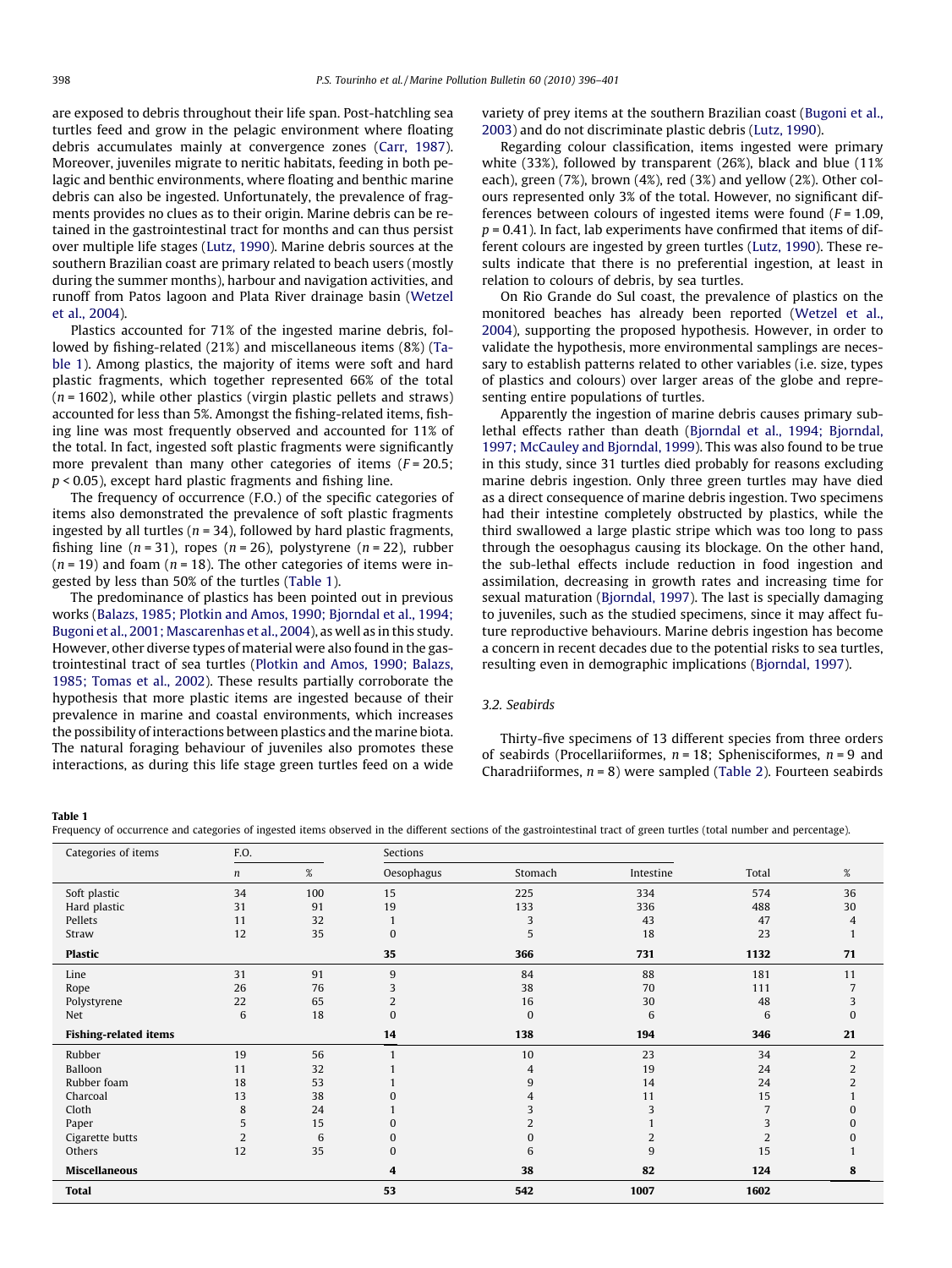P.S. Tourinho et al. / Marine Pollution Bulletin 60 (2010) 396–401 399

| Order             | Species                    | Common name                   | $\mathfrak n$  | Incidence of debris % |          | Number of items | Foraging behaviour Migration pattern |   |
|-------------------|----------------------------|-------------------------------|----------------|-----------------------|----------|-----------------|--------------------------------------|---|
| Procellariiformes | Thallasarche melanophoris  | <b>Black-browed Albatross</b> | $\overline{2}$ | $\overline{2}$        | 100      | 3               | $SS^a$                               | A |
|                   | Daption capense            | Cape Petrel                   |                | $\Omega$              | 0        | $\Omega$        | SS <sup>a</sup>                      | A |
|                   | Fulmarus glacialoides      | Southern Fulmar               |                |                       | 0        | $\Omega$        | SS <sup>a</sup>                      | A |
|                   | Macronectes giganteus      | Southern Giant Petrel         |                |                       | 100      | 117             | $SS^a$                               | A |
|                   | Pachytila belcheri         | Narrow-billed Prion           |                |                       | 0        | $\Omega$        | $SS^a$                               | A |
|                   | Procellaria aequinoctialis | White-chinned Petrel          |                |                       | 100      |                 | $SS^a$                               | A |
|                   | Puffinus gravis            | Greater Shearwater            | 4              | 3                     | 75       | 5               | $SS^a$                               |   |
|                   | Puffinus griseus           | Sooty Shearwater              |                |                       | 100      | $\mathcal{L}$   | PD <sup>a</sup>                      |   |
|                   | Puffinus puffinus          | Manx Shearwater               | 5.             | 3                     | 60       | 13              | <b>PP</b>                            |   |
|                   | Sub-total                  |                               | 18             | 12                    | 66       | 142             |                                      |   |
| Sphenisciformes   | S. magellanicus            | Magellanic Penguin            | q              | $\overline{2}$        | 22       | $\overline{2}$  | PD <sup>a</sup>                      | A |
|                   | Sub-total                  |                               | 9              | $\mathbf{2}$          | 22       | $\mathbf{2}$    |                                      |   |
| Charadriiformes   | Larus dominicanus          | Southern Black-backed Gull    | 4              | $\Omega$              | 0        | $\Omega$        | SS <sup>a</sup>                      | A |
|                   | Larus maculipennis         | Brown-hooded Gull             | 3              | $\Omega$              | $\Omega$ | $\bf{0}$        |                                      |   |
|                   | Sterna trudeaui            | Snowy-crowned Tern            |                | $\Omega$              | 0        | $\Omega$        | SP <sup>c</sup>                      | S |
|                   | Sub-total                  |                               | 8              | $\bf{0}$              | 0        | $\bf{0}$        |                                      |   |
| Total             |                            |                               | 35             | 14                    | 40       | 144             |                                      |   |

SS: surface seizing; PD: pursuit diving; PP: pursuit plunging; SP: surface plunging; A: austral migration; T: trans-equatorial migration; S: short-distance migration. <sup>a</sup> [Ryan \(1987\).](#page-5-0)

[Griffiths et al. \(1982\).](#page-5-0)

<span id="page-3-0"></span>Table 2

<sup>c</sup> [Bugoni and Vooren \(2005\).](#page-5-0)

(40% of total: 12 Procellariiformes and 2 Sphenisciformes) had ingested marine debris. Charadriiformes were not found to be contaminated with marine debris in this survey.

Incidence and number of debris found in the seabirds related with foraging and migratory behaviour.

Seabirds are often considered to be effective monitors of the health of marine ecosystems ([Mallory, 2008](#page-5-0)). Among them, one of the most studied groups, the Procellariiformes, seems to provide reliable information about quantities and types of marine debris in the oceans. In southern Brazil a recent study carried out during 1994 and 2005 pointed to the occurrence of marine debris in approximately 38% of the sampled Procellariiformes [\(Colabuono](#page-5-0) [et al., 2009](#page-5-0)). In this study about 66% of the Procellariiformes were found to be contaminated. This finding reinforces the idea that seabirds on the southern Brazilian coast are at great risk.

A total of 144 items of marine debris were identified. Procellariiformes ingested the vast majority (142) of them. One single specimen of Macronectes giganteus had ingested 117 items (81%,  $n = 144$ ), the greatest amount within all sampled seabirds, while the two Spheniscus magellanicus ingested one single item each (Table 2).

According to the scientific literature, Procellariiformes species actually have both the highest loads of ingested plastic per bird and the highest incidence of plastic items [\(Burger and Gochfeld,](#page-5-0) [2001; Laist, 1997](#page-5-0)). This difference has been attributed to the characteristics of the gastrointestinal tract, since the gizzard of Procellariiformes is a distinct organ, separated from the proventriculus by a narrow, angled isthmus [\(Furness and Monaghan, 1987; Ryan,](#page-5-0) [1988\)](#page-5-0). Procellariiformes do not regurgitate plastics, whereas other species of seabirds may do so [\(Mallory et al., 2006](#page-5-0)).

Plastics accounted for 96% of the total marine debris, followed by fishing-related items (2%), anthropogenic wood (1%) and cloth (1%). The higher proportion of plastic ingested by seabirds has been reported elsewhere ([Day et al., 1985; Azzarello and Van Vleet,](#page-5-0) [1987; Laist, 1997](#page-5-0)). These results partially corroborate the hypothesis that seabirds ingest more plastic because this is the most prevalent material found in the oceans ([Wilber, 1987; Coe and Rogers,](#page-5-0) [2000](#page-5-0)). Among plastics, only fragments (75%) and virgin plastic pellets (25%) were identified.

The F.O. of the specific categories of items ingested by Procellariiformes – Procellariidae (petrels) and Diomedeidae (albatrosses) –

and Sphenisciformes (penguins) is shown in [Fig. 2](#page-4-0)a. Plastic fragments were ingested only by petrels ( $n = 9$ ), which also ingested virgin plastic pellets ( $n = 6$ ), ropes ( $n = 1$ ) and anthropogenic wood  $(n = 1)$ . The two black-browed albatrosses (Thalassarche melanophoris) ingested a plastic pellet ( $n = 1$ ), polystyrene ( $n = 1$ ) and a fishing hook ( $n = 1$ ). The two magellanic penguins ingested one anthropogenic wood item  $(n = 1)$  and a piece of cloth  $(n = 1)$  [\(Fig. 2a](#page-4-0)).

Regarding colour classification, virgin plastic pellets ( $n = 35$ ) ingested by petrels and albatrosses were white (60%), transparent (16%), gray, yellow (9% each), black and orange (3% each). Colour evaluation is important since it has been suggested that seabirds may confuse virgin plastic pellets with their natural prey (i.e. fish eggs, algae and others) (Day et [al., 1985\)](#page-5-0). Previous works, however, has not established any patterns related to colours of ingested virgin plastic pellets ([Ryan, 1987, 2008; Ivar do Sul and Costa, 2007\)](#page-5-0). Likewise, in this study no significant differences between ingested colours ( $\chi^2$  = 6.00, p = 0.30) were detected. These results indicate that there is no selective preference, at least in relation to colours of debris, by seabirds.

Concerning the foraging behaviour of seabirds, it has been also proposed that this may influence marine debris ingestion rates ([Azzarello and Van Vleet, 1987\)](#page-5-0), although many other factors should also considered ([Spear et al., 1995\)](#page-5-0). Here, seabirds which were contaminated with marine debris are mainly surface-seizing feeders [\(Ryan, 1987\)](#page-5-0) (Table 2). Seabirds which feed by this method are among the most susceptible to ingest floating plastic debris ([Azzarello and Van Vleet, 1987; Ryan, 1987\)](#page-5-0). The other sampled seabirds which feed by different methods (P. puffinus, P. griseus and the S. magellanicus) had also ingested marine debris, suggesting that all seabirds are susceptible to plastic pollution.

The migratory pattern of seabirds can also give important information related to rates and sources of ingested marine debris. All the seabirds sampled during this study, which had ingested at least one item  $(n = 14)$ , were pelagic long-distance migratory birds (Table 2). So it is quite reasonable to assume that marine debris was ingested in other areas of world and open ocean [\(Moore](#page-5-0) [et al., 2001; Wilber, 1987](#page-5-0)). Half of seabirds  $(n = 7)$  were trans-equatorial migrants (Puffinus genus), and the other half austral migrants  $(n = 7)$  (Table 2). However, no patterns related to the prevalence of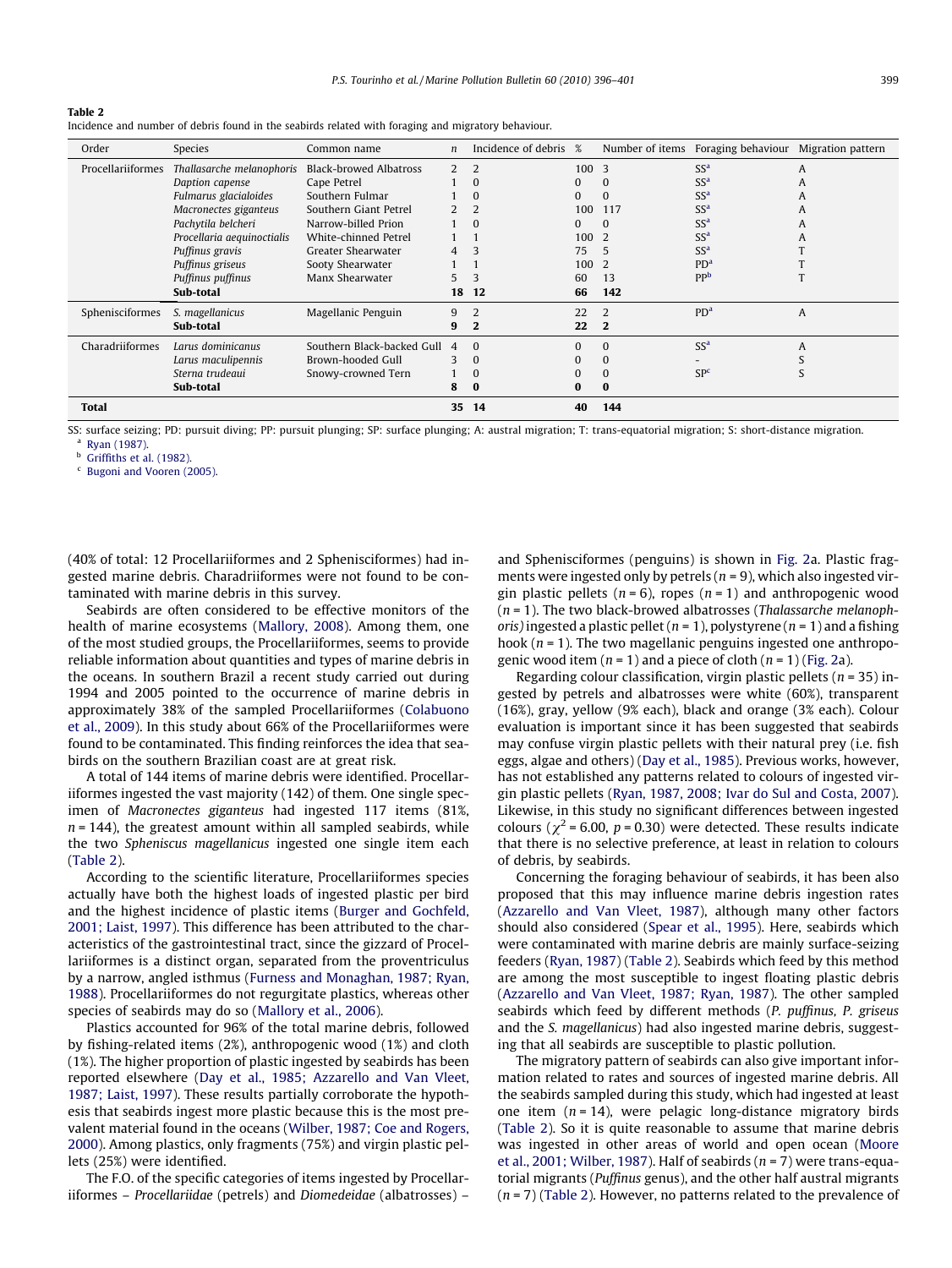<span id="page-4-0"></span>

Fig. 2. Frequency of occurrence of items (a) ingested by orders of seabirds ( $n = 14$ ); (b) related to migratory routes of Procellariiformes (trans-equatorial) and Sphenisciformes (austral).

a single type of item were detected ( $F = 2.32$ ,  $p = 0.95$ ) comparing these two groups. In fact, it is known that the South and North Oceans did not differ qualitatively in relation to the types of items found [\(Coe and Rogers, 2000](#page-5-0)).

The magellanic penguins migrate northwards during austral winter and are threatened by human activities mainly in coastal areas [\(Pütz et al., 2007](#page-5-0)). In the last decades, even Antarctica habitats became also contaminated by marine debris, a risk for a huge list of marine endemic species ([Van Franeker and Bell, 1988; Ainley](#page-5-0) [et al., 1990\)](#page-5-0). Although none of the sampled penguins in this study contained ingested plastics, previous studies have confirmed that S. magellanicus is also susceptible to plastic debris ingestion [\(Azev](#page-5-0)[edo and Schiller, 1991\)](#page-5-0). In any case, this species has lower incidence of marine debris when compared to Procellariiformes (Fig. 2b). This pattern can be partially attributed to their foraging behaviour, but their restricted distribution in the globe and the lack of consistent studies with penguins species have also to be taken in consideration.

The Charadriiformes are coastal seabirds which can be found in the southern Brazilian coast during non-breeding season. Their ability to regurgitate indigestible items may be one of the reasons for the absence of ingested marine debris in this study ([Azzarello](#page-5-0) [and Van Vleet, 1987](#page-5-0)). Other studies with Larus dominicanus have also reported a lack of ingestion [\(Ainley et al., 1990](#page-5-0)) or even low

levels of contamination (13%) ([Ryan, 1987](#page-5-0)) for these Charadriiformes.

#### 4. Conclusion

All stranded green sea turtles sampled during this study were contaminated with marine debris. Comparisons among other studies on adjacent beaches indicated that ingestion of debris by sea turtles is probably an increasing problem on southern Brazilian coast. Plastic fragments were prevalent among other ingested materials and there was no pattern related to colours of ingested items. The establishment of conclusions related to sea turtles preferential ingestion however, should be based on studies with a bigger sample size representing larger areas of the globe. Green turtles can excrete marine debris by defecation, which probably contributes to the occurrence of sub-lethal effects rather than deaths. However, three green turtles have possible died as a direct consequence of marine debris ingestion. Green sea turtles are actually susceptible to ingest marine debris and should be seen as target species when management actions and campaigns are considered.

Procellariiformes were most contaminated with marine debris, as reported elsewhere by several studies. Plastics were also the most ingested items and this may reflect marine debris composition in the open ocean. A pattern related to colours of ingested